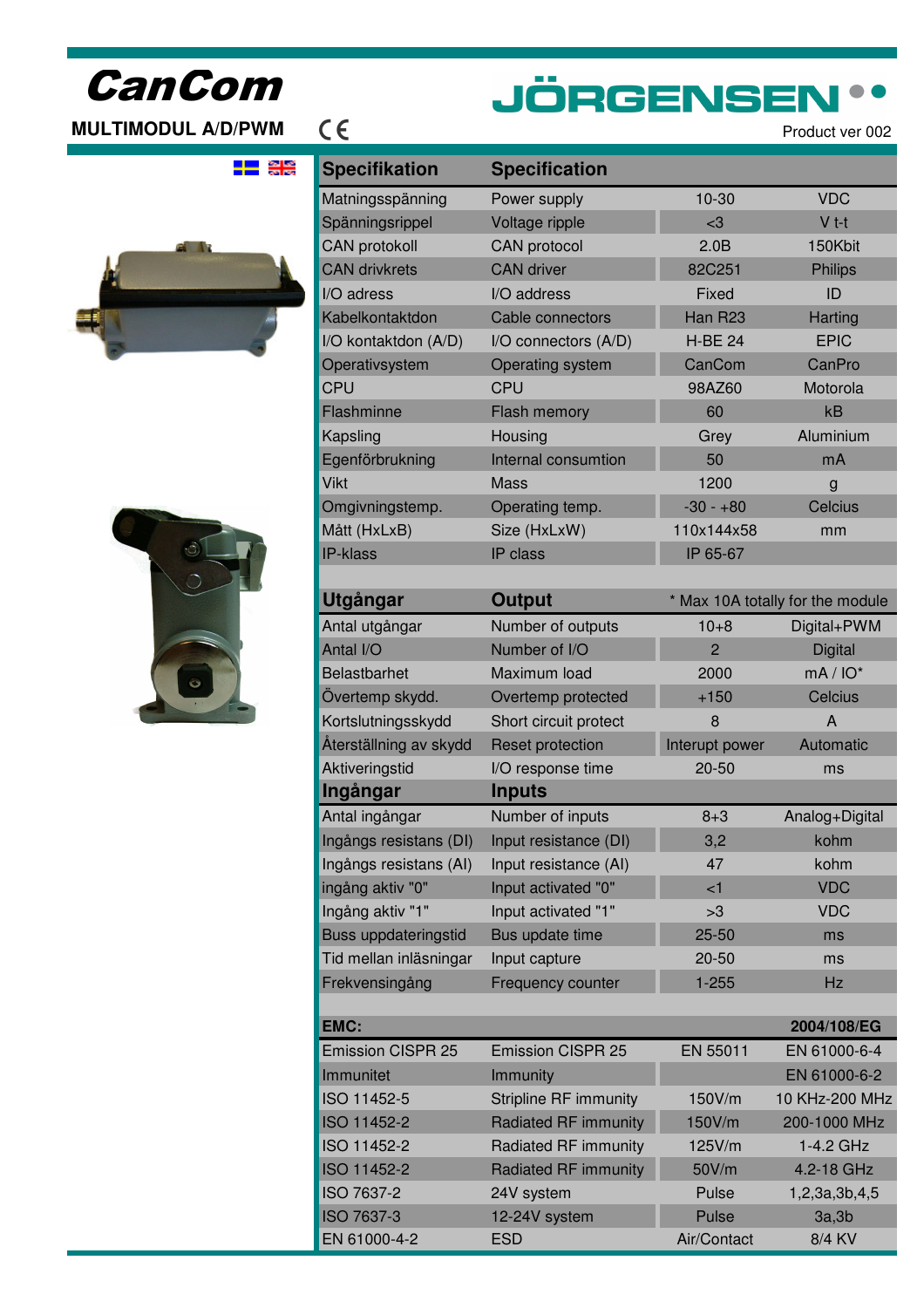



CanCom® **Multi module Analog/PWM/Digital** *ID 21-24*

The module is moulded in a stable aluminium housing. The result is a hermitically sealed module that is resistant against the hard stresses in mobile environment that includes moisture and vibrations. The module is programmed with  $\mathit{CanPro}$  V3.xx or V4.xx.

- CAN bus connection for programming and connection to other  $Cancom<sup>°</sup>$  products.
- 8 Analog inputs 0-5V, and +5V supply and connection in a circular connector on the module.
- 8 PWM outputs (4+4), (with no current feedback)
- 12 digital outputs whereof 2 can be configured as PWM outputs with increase/decrease function.
- 2 of the outputs can also be set as digital inputs.
- 3 Digital inputs, also for measuring frequency 0-255Hz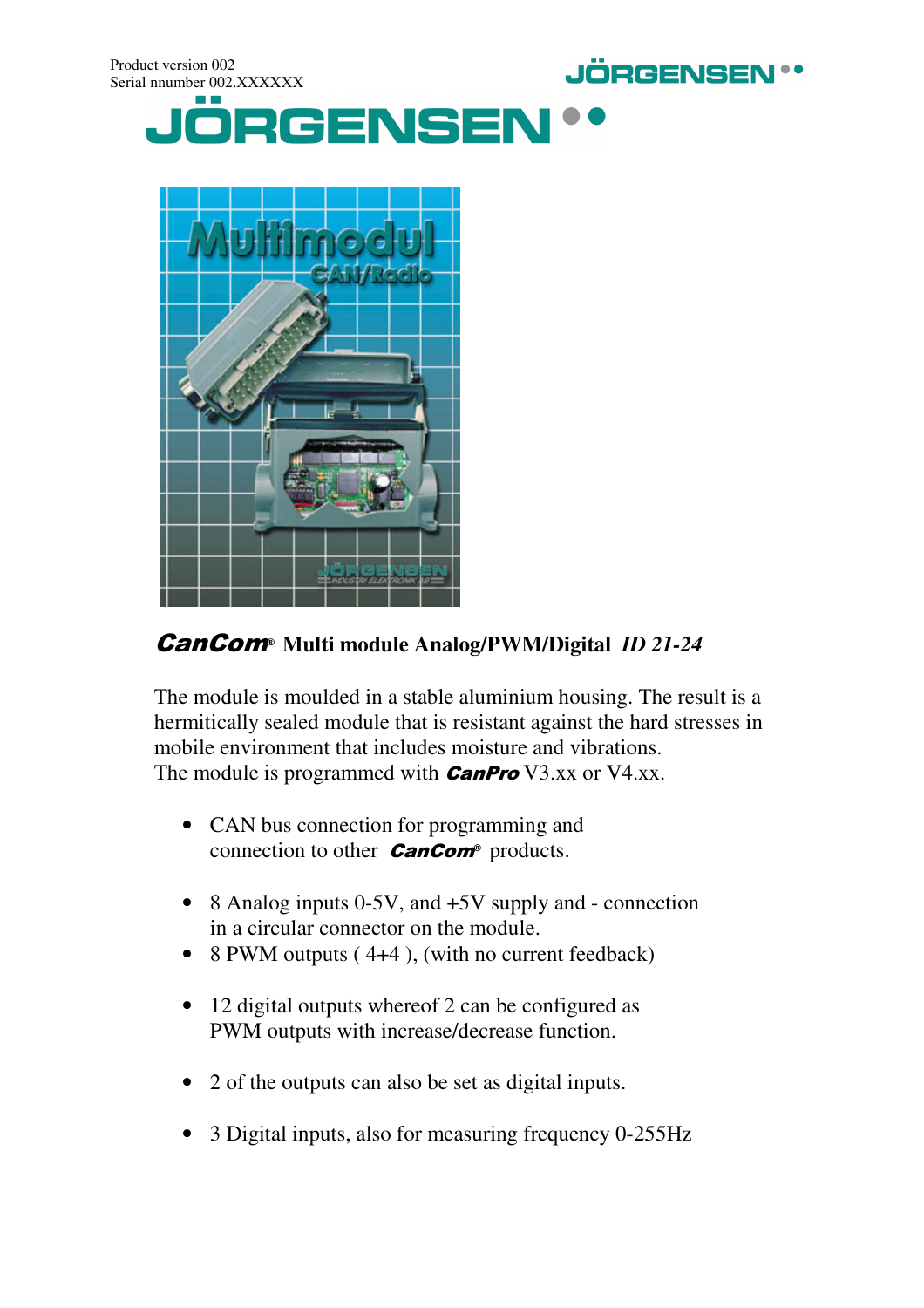

## IN / OUT puts on *CanCom* Multi module

| <b>Module id 21:</b> Analog inputs $0-5V^*$ 8bit |                                                                        |
|--------------------------------------------------|------------------------------------------------------------------------|
| Circular connector Pin 1: Analogue in 1 0-5V     |                                                                        |
| Circular connector Pin 2: Analogue in 2 0-5V     |                                                                        |
| Circular connector Pin 3: Analogue in 3 0-5V     |                                                                        |
| Circular connector Pin 4: Analogue in 4 0-5V     |                                                                        |
| Circular connector Pin 5: Analogue in 5 0-5V     |                                                                        |
| Circular connector Pin 6: Analogue in 6 0-5V     |                                                                        |
| Circular connector Pin 7: Analogue in 7 0-5V     |                                                                        |
| Circular connector Pin 8: Analogue in 8 0-5V     |                                                                        |
|                                                  | Circular connector Pin $10: +5V$ supply for analogue inputs (max 50mA) |
|                                                  | Circular connector Pin 11: - for analogue inputs                       |

*\* (To measure 0-10V connect 52Kohm in series with current analogue input) \* (To measure 0-30V connect 220Kohm in series with current analogue input)*

| Module ID 22:  |    |                |                |                |                |                |       |       |
|----------------|----|----------------|----------------|----------------|----------------|----------------|-------|-------|
| OUT (I/O):     | 1  | 2              | 3              | $\overline{4}$ | 5              | 6              | 7     | 8     |
| IN:            |    | 2              | 3              |                |                |                |       |       |
| Module pin:    | 2  | $12^{1}$       | $14^{1}$       | 3              | $\overline{4}$ | 5              | 6     |       |
| Module ID 23:  |    |                |                |                |                |                |       |       |
| PWM OUT (I/O): | 1A | 1B             | 2Α             | 2B             | 3A             | 3B             | 4A    | 4B    |
| Module pin:    | 8  | 10             | 11             | 13             | 15             | 16             | 17    | 18    |
| Module ID 24:  |    |                |                |                |                |                |       |       |
| OUT (I/O):     |    | $\mathfrak{D}$ | 3 <sup>4</sup> | $4^4$          | $5^2$          | 6 <sup>2</sup> | $7^2$ | $8^2$ |
| IN:            |    |                |                |                | 5              | 6 <sup>3</sup> | 7     |       |
| Module pin:    | 19 | 20             | 21             | 22             | 9              | 23             | 24    |       |

#### **+ 10-30V Pin 1 in the 24 pole connector**

#### **- Earth terminal in the 24 pole connector (GND)**

(- is also connected to the modules housing, if galvanic separation is required an isolation kit can be ordered)

- $1 =$  Selectable as in or output.
- $2^2$  = 5, 6 7, 8 has no physical outputs, but they can be configured as outputs if you want to use these as "bus flags".
- $3 =$ This input cannot be used as frequency input.
- $4 =$ The outputs can be used as PWM with INC/DEC function (see special page)
- Module 22-24 have 32 internal flags each.
- Load, Max 2A / output, but not over 10A totally for the whole module..
- Voltage for activation of input is 2–30V, internal resistance is 2,5Kohm (1-12mA)
- The outputs are protected against overload and short circuit.
- The module is terminated with  $1,5k\Omega$  internally.

Power supply and CAN signals are connected to the **4-pole Hirschmann connector** 

- **1** CAN HI
- **2** CAN LOW
- **3** + 10-30VDC
- **4** (GND)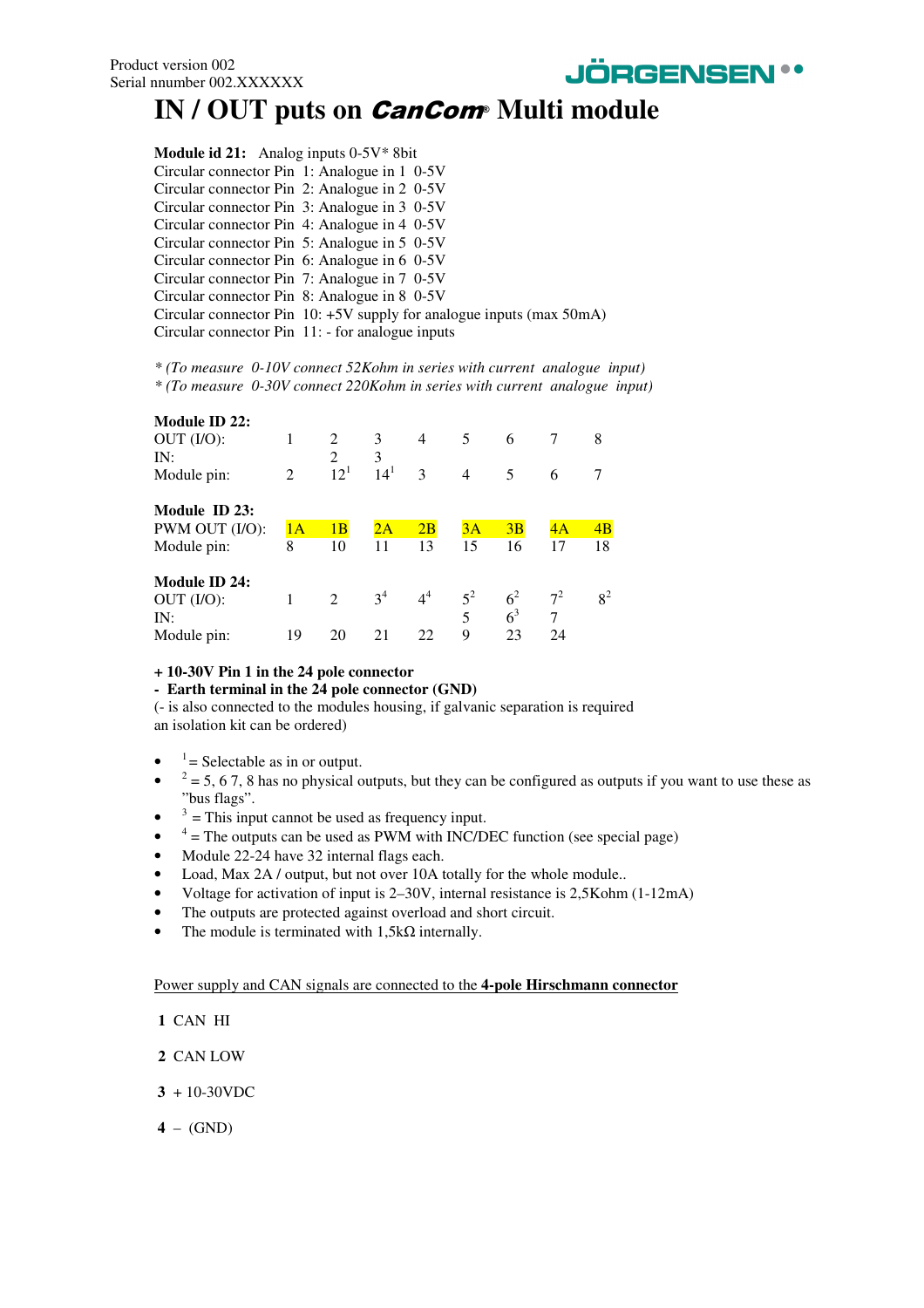

#### **Settings for PWM outputs in ID23.**



| - The supply voltage and the coil resistance has no meaning.<br>r <del>tog.S –</del><br>Lin Inv<br>since the PWM outputs are not current compensating.<br>Log Inv<br>- The Singel functions are not applicable.<br><del>Lin.S Inv</del><br>- The PWM outputs is only working in driver selection A. | Lin.<br>Log.<br><del>Lin.S</del> | - The PWM outputs cannot be ramped *<br>- The frequency is not adjustable, always 150Hz. |
|-----------------------------------------------------------------------------------------------------------------------------------------------------------------------------------------------------------------------------------------------------------------------------------------------------|----------------------------------|------------------------------------------------------------------------------------------|
|-----------------------------------------------------------------------------------------------------------------------------------------------------------------------------------------------------------------------------------------------------------------------------------------------------|----------------------------------|------------------------------------------------------------------------------------------|

\* For V35 and later the ramp time for Acceleration can be activated and set between 25ms up to 6,4 seconds by initiating the comment for the module with ¤RAMP,040 The value 001 corresponds to 25ms, this means that in the example below the ramp time is 040x25ms that is 1 second. The ramp time is common for all eight PWM outputs!

| Module Configuration |              |  |  |  |  |  |
|----------------------|--------------|--|--|--|--|--|
| Add to project       |              |  |  |  |  |  |
|                      | New Module   |  |  |  |  |  |
| Module:              | <b>PWM64</b> |  |  |  |  |  |
| ID 1-25              | de.<br>TOM P |  |  |  |  |  |
| Comment:             | ¤RAMP,040    |  |  |  |  |  |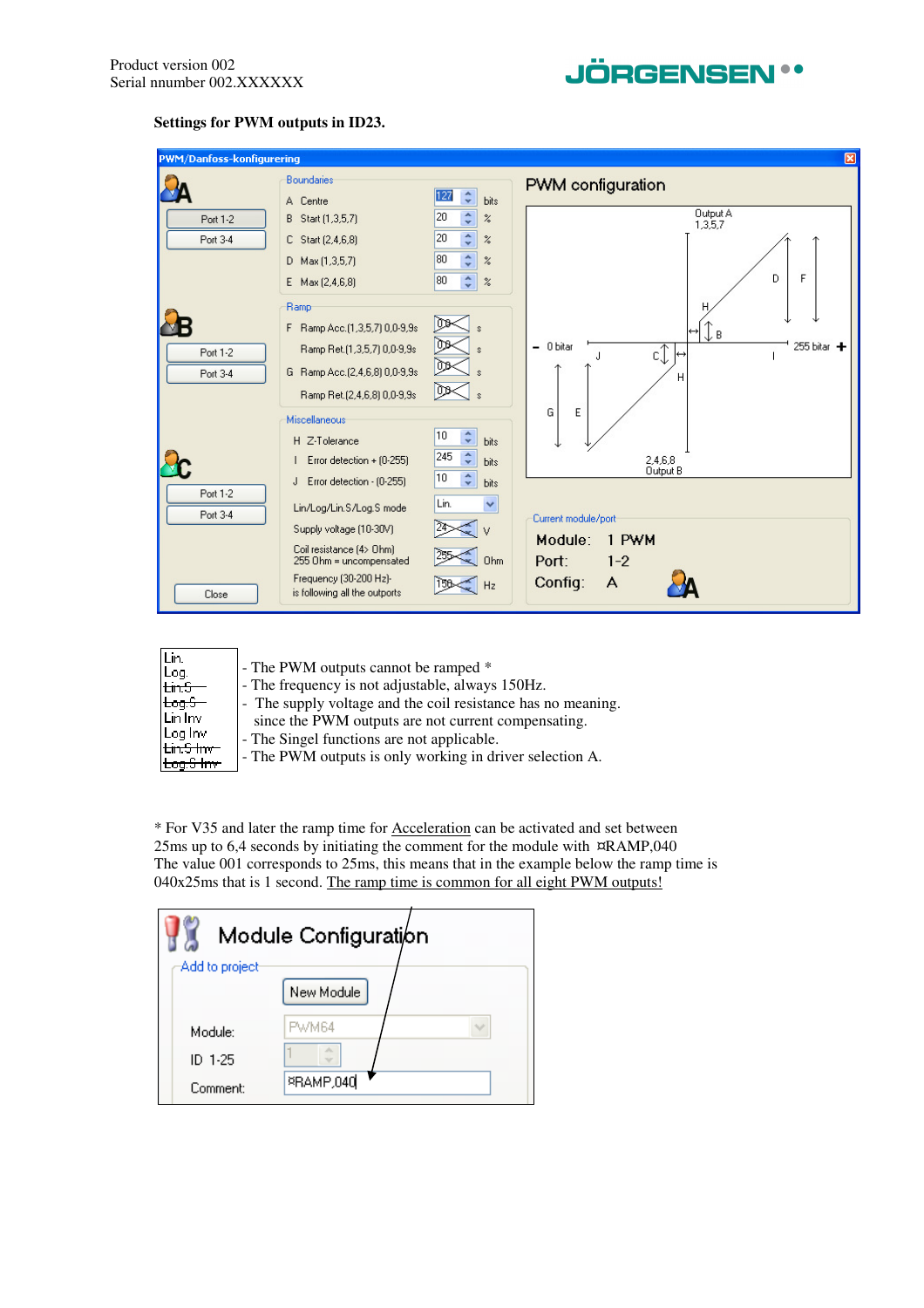

In module address 24 2 outputs can be chosen as PWM outputs by specifying these as –Not connected – in the module configuration.

| 1/03  | Not Connected  |
|-------|----------------|
| 1/0.4 | -Not Connected |

If Digital in, Digital out or Frequency counter is chosen, output 3 and 4 and flags 27-32 will work as usual. (The PWM function is disconnected).

The outputs is controlled from following **flags** in module address 24

When the conditions in Flag 32 is valid "the comparison point" move against pin 22, with the speed that is chosen through a constant value. The PWM signals actual level is kept when the condition is no longer valid.

When the conditions in Flag **31** is valid "the comparison point" move against pin 21, with the speed that is chosen through a constant value. The PWM signals actual level is kept when the condition is no longer valid.

The speed is 25ms, and the resolution for each PWM output 3060 steps.

 $3060$ /constant value\* $0.025$  = ramp time in seconds from min value to max value *Example: Constant value 1 = 3060 / 1 x 0.025 = 76.5 seconds ramp time Constant value 8 = 3060 / 8 x 0.025 = 9.5 seconds ramp time Constant value 50 = 3060 / 50 x 0.025 = 1.5 seconds ramp time* 

When the conditions in Flag 30 is valid "the comparison point" is moved to origin right away with no delay, that is the PWM signals actual level is blocked, if the flags value is 1. It is possible to get a ramp down of the signal. If this is desired, put a constant value when the flag is true that corresponds to the fall time, from power supply to 0V, in centiseconds. Example: If the flag is finished with the condition SET CONSTANT VALUE = 20 you get a falltime of 2 seconds.

When the conditions in flag **29** is valid, the flags value will correspond to the Z-tolerance in % of 255. Example: The value  $10$  corresponds to 3,9% (10/255\*100)

When the conditions in flag **28** is valid, the flags value will correspond to the start value in % of 255. Example: The value  $50$  corresponds to 19,6% PWM (50/255\*100)

When the conditions in flag **27** is valid, the flags value will correspond to the Max value in % of 255. Example: The value 200 corresponds to 78,4% PWM (200/255\*100)

The flags can be programmed with the modules inputs, radio inputs, timer, follow, set etc. PWM frequency is 150 Hz (not adjustable).

| Module ID 24: |     |                |                            |          |      |                |  |
|---------------|-----|----------------|----------------------------|----------|------|----------------|--|
| OUT (I/O):    |     | $\overline{2}$ | $\overline{\phantom{a}}$ 3 | $\sim$ 4 | $-5$ | 6 <sup>6</sup> |  |
| IN:           |     |                |                            |          |      | 6 <sup>h</sup> |  |
| Pin:          | 19. | 20 21          |                            | 22 9     |      | 23             |  |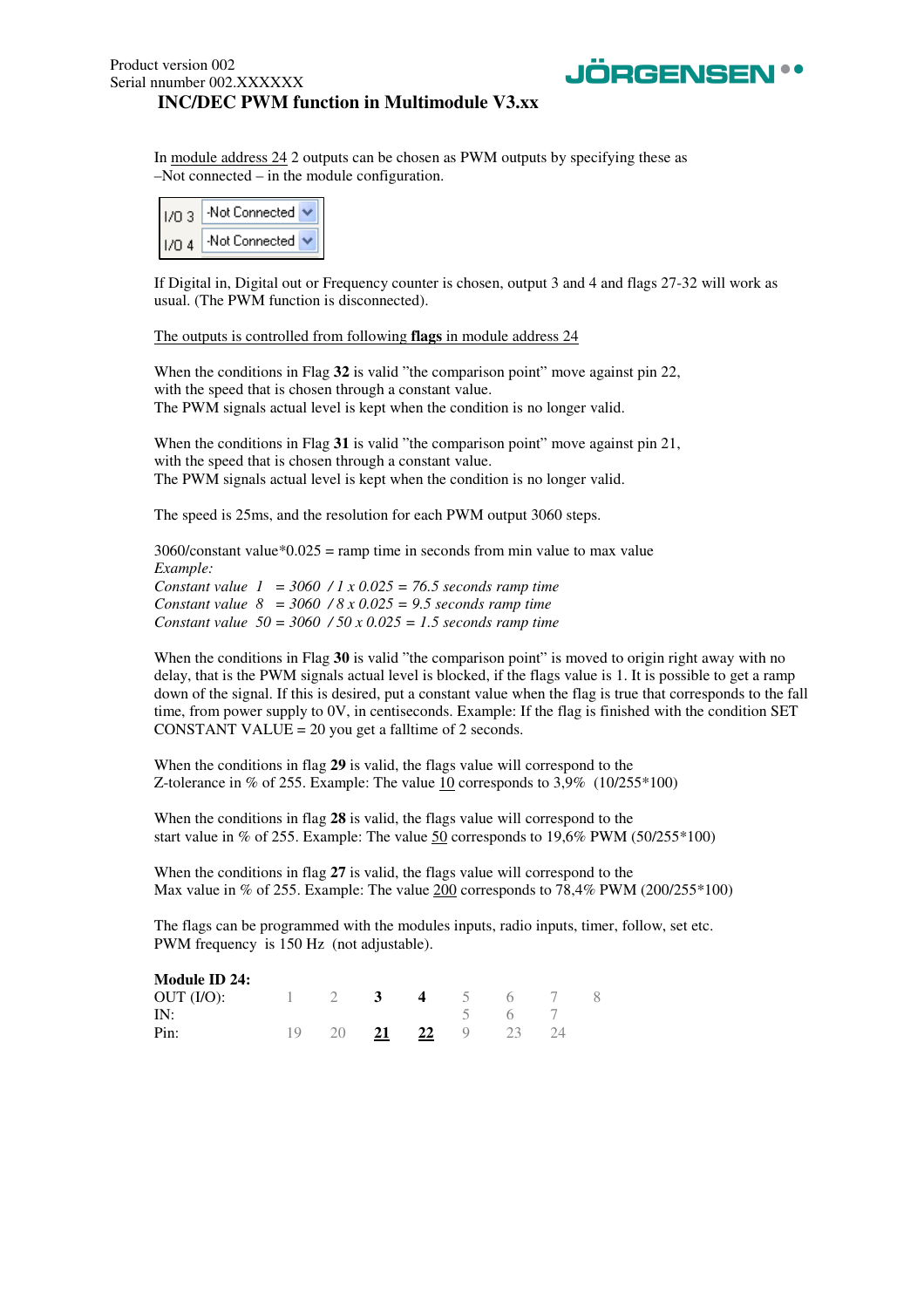

INC/DEC PWM function in Multi module V3.xx



#### **SPECIAL FUNCTIONS (from V36)**

#### **Function SIM (SIMulate module) in ID 23**

The function SIM can be used to send out eight flags from ID 23 on the bus with optional ID. To activate the function write the following in the comment for the module with ID 23: ¤SIM,*ID*,*FL* where *ID* is the ID you want the flags to get (01-25). Always written with two numbers and where *FL* is the first flag (of eight in a row) you want to send out (01-25). Always written with two numbers.

Example: Flag 5 and forward you want on ID 9. Put in ¤SIM,09,05 in the comment for the module. Then flag 5-12 will be sent out on ID 9 port 1-8.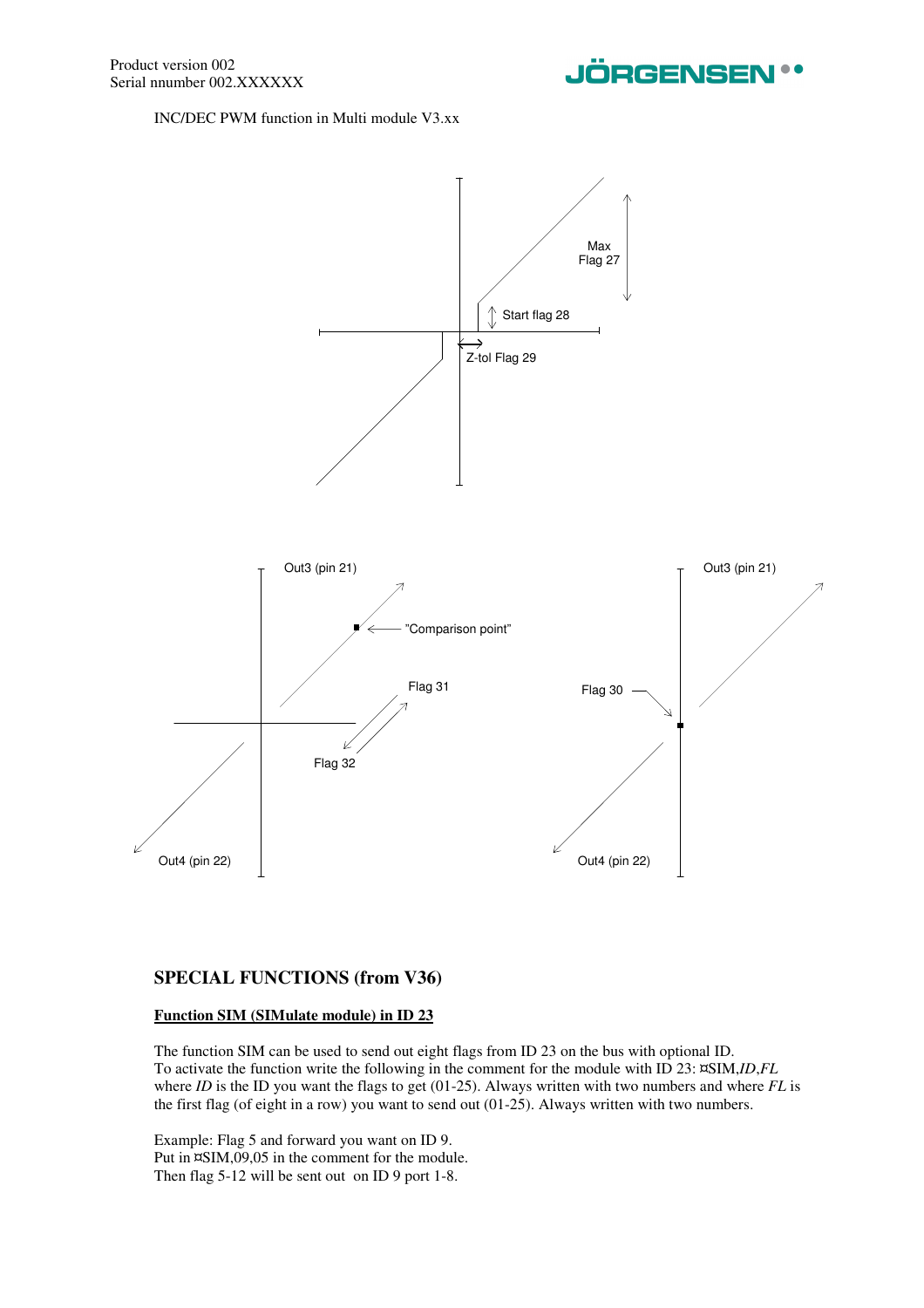#### Product version 002 Serial nnumber 002.XXXXXX **Function COUNT in ID 23 Flag 20 & 21**



Flag 20 can be used as up-counter for example for counting numbers or at sequence programming. Each time the flag is true, the flags value is increased with 1 (after 255 the counter is set to 0).

**Count down:** If you also write COUNT in the comment for flag 19, it can be used to count down the counter. When it has count down to 0 it will stay there.

**Resetting:** When flag 21 is true the counter in flag 20 is set to zero. The function is activated by writing COUNT in the comment for flag 20. The counter always starts with 0 after power-up.

A timer on 0,2s is recommended as last instruction in Flag 20 to prevent that the counter counts due to contact bounces from inputs or when the logical conditions is time critical in the sequence programming.

**Example** below: The counter is increased when input  $ID22:2 = 1$  and is set to zero when input  $ID22:3 = 1$ or the counter is bigger than 25, and an example where the sequence counter is limited to max 10. Take notice of the SIM-function in the comment for the module, which put the counter on the bus in ID1:1.

Up-counting is done with the conditions in Flag 20

|            | Output conditions                                                                                                                             |                                                 |
|------------|-----------------------------------------------------------------------------------------------------------------------------------------------|-------------------------------------------------|
| Module     | $\checkmark$<br>23 Digital module RSIM, 01, 20<br>Flag Comment                                                                                |                                                 |
| OutPort    | $\checkmark$<br>¢.<br>20 Internal flag COUNT UP                                                                                               | Analyse buss                                    |
| Conditions |                                                                                                                                               |                                                 |
| Active if  | ID<br>170.<br>Comment<br>Comment<br>Type<br>Type<br>$\checkmark$<br>port <b>E</b> 2 Digital in<br>22 Digital module<br>$\checkmark$<br>module | IS.<br>$\checkmark$<br>e<br>$\checkmark$<br>$=$ |
|            | $\checkmark$<br>$\overline{\mathbf{v}}$<br>$\checkmark$<br>module<br>port                                                                     | $\overline{\mathbf{v}}$<br>v<br>is              |

As above, but the counter does not count higher than 10.

|                | Output conditions      |                                |              |                                                                                  |
|----------------|------------------------|--------------------------------|--------------|----------------------------------------------------------------------------------|
| Module         |                        | 23 Digital module PSIM, 01, 20 |              | $\checkmark$<br>Flag Comment                                                     |
| <b>OutPort</b> |                        | 20 Internal flag COUNT UP      |              | ĸ,<br>v<br>Analyse buss                                                          |
| Conditions     |                        |                                |              |                                                                                  |
|                |                        | ID.<br>Comment<br>Type         |              | I/O<br>Comment<br>Type                                                           |
| Active if      | module                 | 22 Digital module              | $\checkmark$ | I\$<br>$\ddotmark$<br>port <sup>2</sup> Digital in<br>$=$                        |
| 0R             | v<br>module            | 23 Digital module \$SIM,01,20  | $\checkmark$ | 20 COUNT UP<br>10<br>v<br>$\checkmark$<br>$\checkmark$<br>$\equiv$<br>is<br>port |
| <b>SET</b>     | module                 | Constant Value                 | v            | 1<br>$\checkmark$<br>$\equiv$<br>is<br>port                                      |
|                | $\checkmark$<br>module |                                | $\checkmark$ | $\vee$<br>$\checkmark$<br>is<br>port                                             |

Resetting is done with the conditions in Flag 21

|            | Output conditions                                                                               |                                     |
|------------|-------------------------------------------------------------------------------------------------|-------------------------------------|
| Module     | 23 Digital module RSIM, 01, 20<br>$\checkmark$                                                  | Flag Comment                        |
| OutPort    | 21 Internal flag COUNT ZERO<br>$\checkmark$                                                     | Analyse buss                        |
| Conditions |                                                                                                 |                                     |
|            | 170.<br>Comment<br>ID<br>Type<br>Type                                                           | Comment                             |
| Active if  | port <sup>3</sup> Digital in<br>$\checkmark$<br>22 Digital module<br>module                     | is<br>$\checkmark$<br>v<br>$=$      |
| 0R         | 20 COUNT UP<br>$\checkmark$<br>$\checkmark$<br>23 Digital module \$SIM,01,20<br>module<br>port. | 25<br>v<br>v<br>$\rightarrow$<br>is |
|            | $\checkmark$<br>w<br>module<br>port                                                             | $\checkmark$<br>v<br>is             |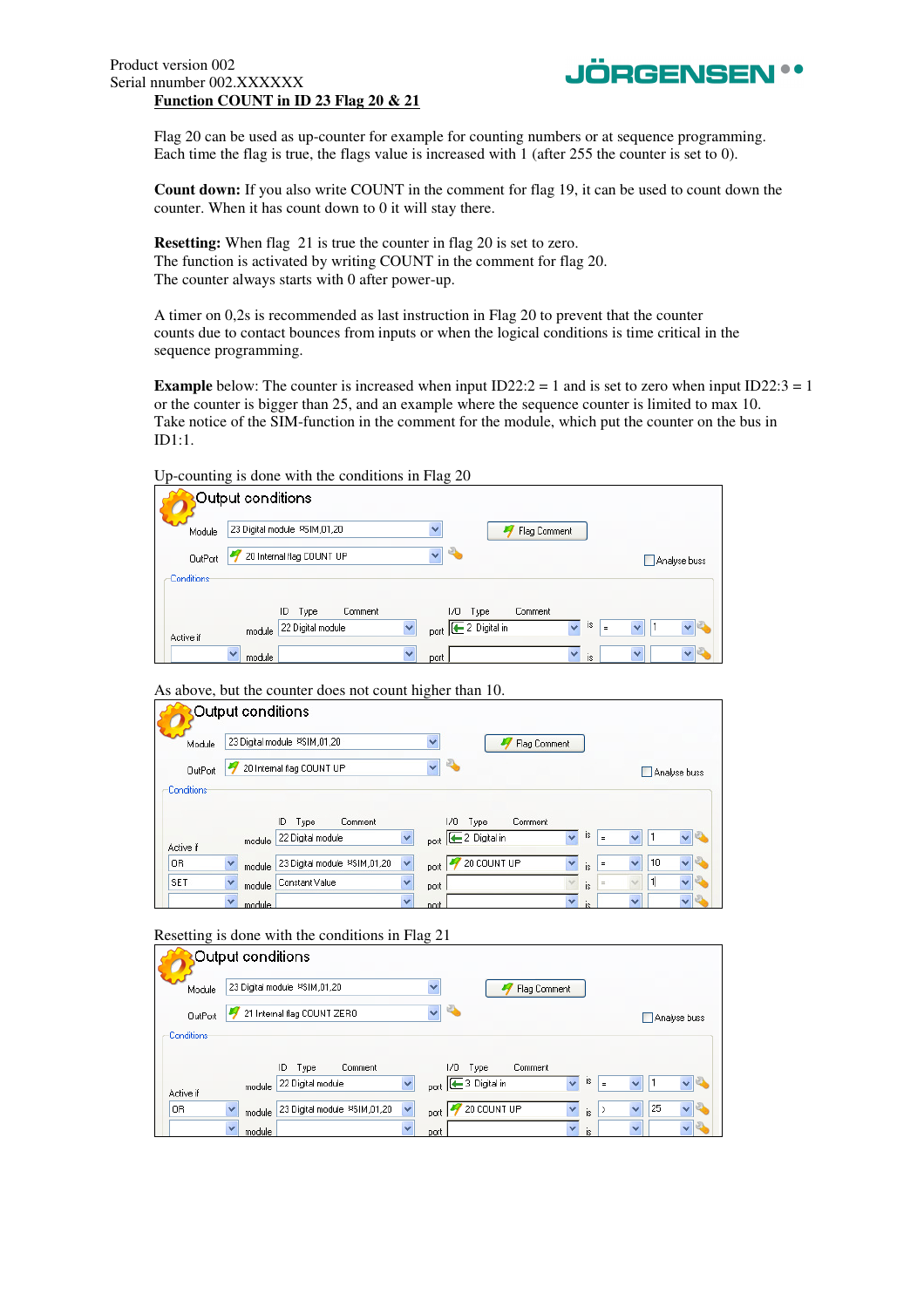

#### **SPECIAL FUNCTIONS (from.V39)**

#### **Function SUM in ID 24**

The function is to be used in for example inlet proportional valve at rotor tilt manoeuvring. When this function is used the PWM output signal from channel 1 and 2 is summed to steer out the total current from channel 1 and 2 to only pin 8 on the module. It doesn't matter if the input signal fall below or exceed the centre value.

The function is activated by putting the text ¤SUM in the port comment for PWM 1.

|                       |              | (stift 8) |
|-----------------------|--------------|-----------|
| Port<br>Function      | Port Comment |           |
| PWM out<br>w<br>1/0.1 | <b>¤SUM</b>  |           |
|                       |              |           |
|                       |              | (Pin 8)   |
|                       |              |           |
|                       |              |           |

#### **SPECIAL FUNCTIONS (from.V41)**

#### **Function to show the percentage actuation (V4.1)**

From version 4.1 PWM out is stated as a percentage (0-100%) in port 5-8 in the analysis of Canpro. The value specified in port 5 is the value of port 1 and so on.

#### **INSTRUCTION FOR INSTALLATION:**

#### **Assembly:**

The module can be assembled in any optional position. When installing the module, the casing of the module shall have good electrical contact with the base frame of the vehicle.

#### **Electrical installation:**

Secure the module with maximum 10 Ampere fuse. The connectors is made for maximum 16 Ampere. The module has built-in CAN termination.

#### **Other:**

The module is hermetically moulded in PUR. The enclosure is made of powder coated aluminium. The module enclosure is connected to GND.